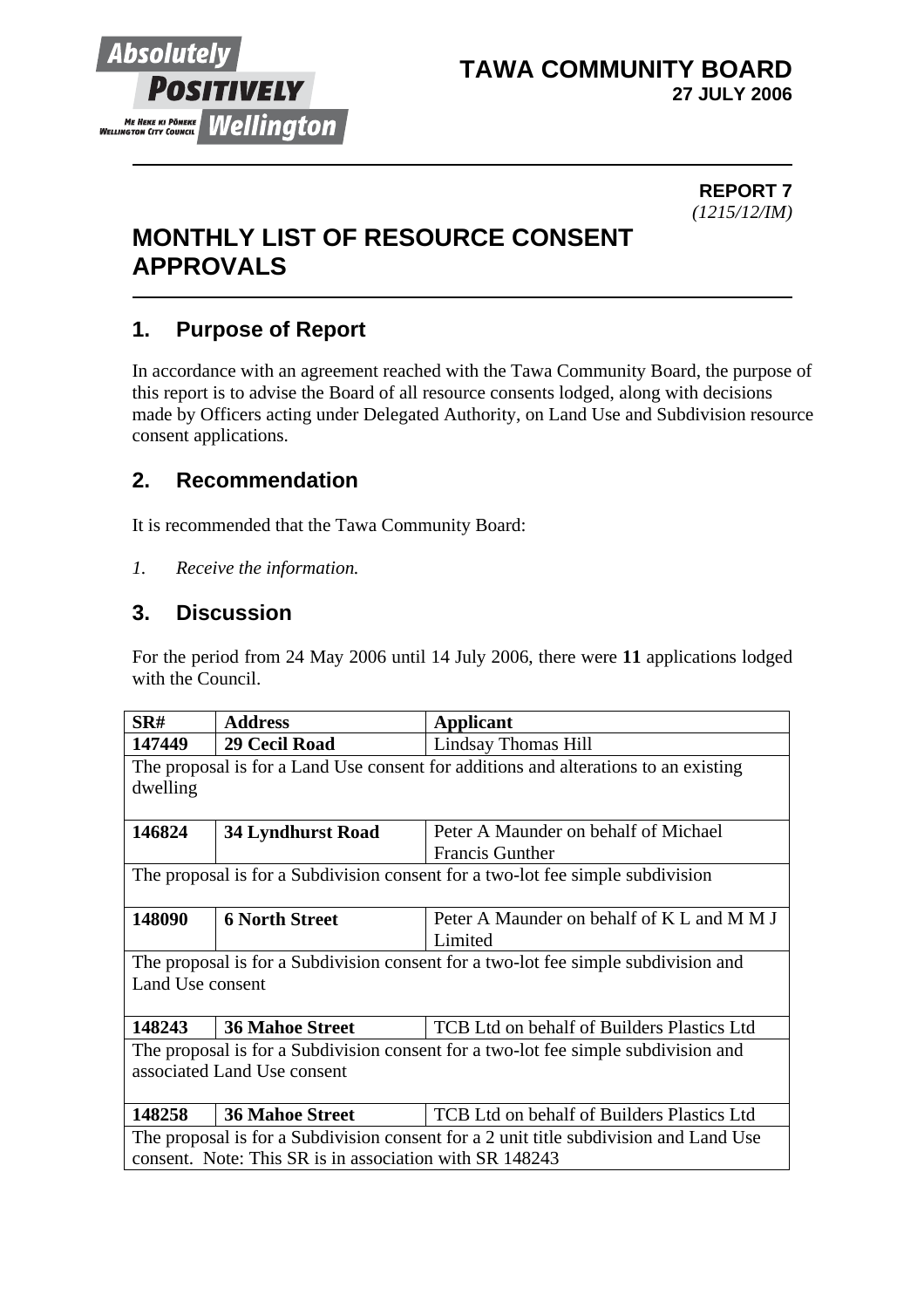| 147005                                                                              | <b>53 Oxford Street</b>                                                                | Wynne Paterson McLeod on behalf of BN                                          |  |  |  |
|-------------------------------------------------------------------------------------|----------------------------------------------------------------------------------------|--------------------------------------------------------------------------------|--|--|--|
|                                                                                     |                                                                                        | and A Stone Family Trust                                                       |  |  |  |
|                                                                                     | The proposal is for a Land Use consent for a multi unit with two vehicle crossings and |                                                                                |  |  |  |
|                                                                                     | a Subdivision Consent for a 3 unit title subdivision                                   |                                                                                |  |  |  |
|                                                                                     |                                                                                        |                                                                                |  |  |  |
| 148303                                                                              | 2 Melville Street                                                                      | <b>Linda Dorothy Kortegast</b>                                                 |  |  |  |
|                                                                                     |                                                                                        | The proposal is for a Subdivision consent for a two-lot fee simple subdivision |  |  |  |
|                                                                                     |                                                                                        |                                                                                |  |  |  |
| 148746                                                                              | <b>34A Duncan Street</b>                                                               | TCB Ltd on behalf of Stefanidis Russell Ltd                                    |  |  |  |
| The proposal is for Subdivision and Land Use consent for a two lot fee-simple       |                                                                                        |                                                                                |  |  |  |
|                                                                                     |                                                                                        | subdivision with land use consent for two new residential dwellings            |  |  |  |
|                                                                                     |                                                                                        |                                                                                |  |  |  |
| 149171                                                                              | <b>18 Franklyn Road</b> Connell Wagner Ltd                                             |                                                                                |  |  |  |
| The proposal is for a Subdivision consent for a two lot fee simple subdivision with |                                                                                        |                                                                                |  |  |  |
| associated Land Use consent for residential buildings                               |                                                                                        |                                                                                |  |  |  |
|                                                                                     |                                                                                        |                                                                                |  |  |  |
| 149248                                                                              | <b>27 Lincoln Avenue</b>                                                               | Patrick James Horan                                                            |  |  |  |
| The proposal is for a Land Use consent for a garage                                 |                                                                                        |                                                                                |  |  |  |
|                                                                                     |                                                                                        |                                                                                |  |  |  |
| 149145                                                                              | <b>4 Brasenose Place</b>                                                               | N Salisbury                                                                    |  |  |  |
| The proposal is for a Subdivision consent for a two lot fee simple subdivision      |                                                                                        |                                                                                |  |  |  |
|                                                                                     |                                                                                        |                                                                                |  |  |  |
|                                                                                     |                                                                                        |                                                                                |  |  |  |

For the period from 24 May 2006 until 14 July 2006, there were **7** applications approved under delegated authority.

| SRH                                                                                    | <b>Address</b>             | Applicant                                  |  |  |
|----------------------------------------------------------------------------------------|----------------------------|--------------------------------------------|--|--|
| 146575                                                                                 | <b>40 Bing Lucas Drive</b> | Harrison Grierson Consultants on behalf of |  |  |
|                                                                                        |                            | David Reid Homes                           |  |  |
| The proposal was for a Land Use consent for dwelling $\&$ earthworks within ridgeline  |                            |                                            |  |  |
| and hilltop                                                                            |                            |                                            |  |  |
| 142591                                                                                 | <b>27A Fyvie Avenue</b>    | Aonui Architecture on behalf of PS Homes   |  |  |
|                                                                                        |                            | Ltd                                        |  |  |
| The proposal was for a Land Use consent for a new dwelling                             |                            |                                            |  |  |
| 141899                                                                                 | <b>22 Nathan Street</b>    | Calcott Design Group on behalf of Mathwick |  |  |
|                                                                                        |                            | <b>Holdings Ltd</b>                        |  |  |
| The proposal was for a Land Use consent for a townhouse development which exceeds      |                            |                                            |  |  |
| site coverage                                                                          |                            |                                            |  |  |
| 146824                                                                                 | <b>34 Lyndhurst Road</b>   | Peter A Maunder on behalf of Michael       |  |  |
|                                                                                        |                            | <b>Francis Gunther</b>                     |  |  |
| The proposal was for a Subdivision consent for a two lot fee simple subdivision        |                            |                                            |  |  |
| 148243                                                                                 | <b>36 Mahoe Street</b>     | TCB Ltd on behalf of Builders Plastics Ltd |  |  |
| The proposal was for a Subdivision consent for a two-lot fee simple subdivision and    |                            |                                            |  |  |
| associated Land Use consent                                                            |                            |                                            |  |  |
| 148258                                                                                 | <b>36 Mahoe Street</b>     | TCB Ltd on behalf of Builders Plastics Ltd |  |  |
| The proposal was for a Subdivision consent for a 2 unit title subdivision and Land Use |                            |                                            |  |  |
| consent. Note: This SR is in association with SR 148243                                |                            |                                            |  |  |